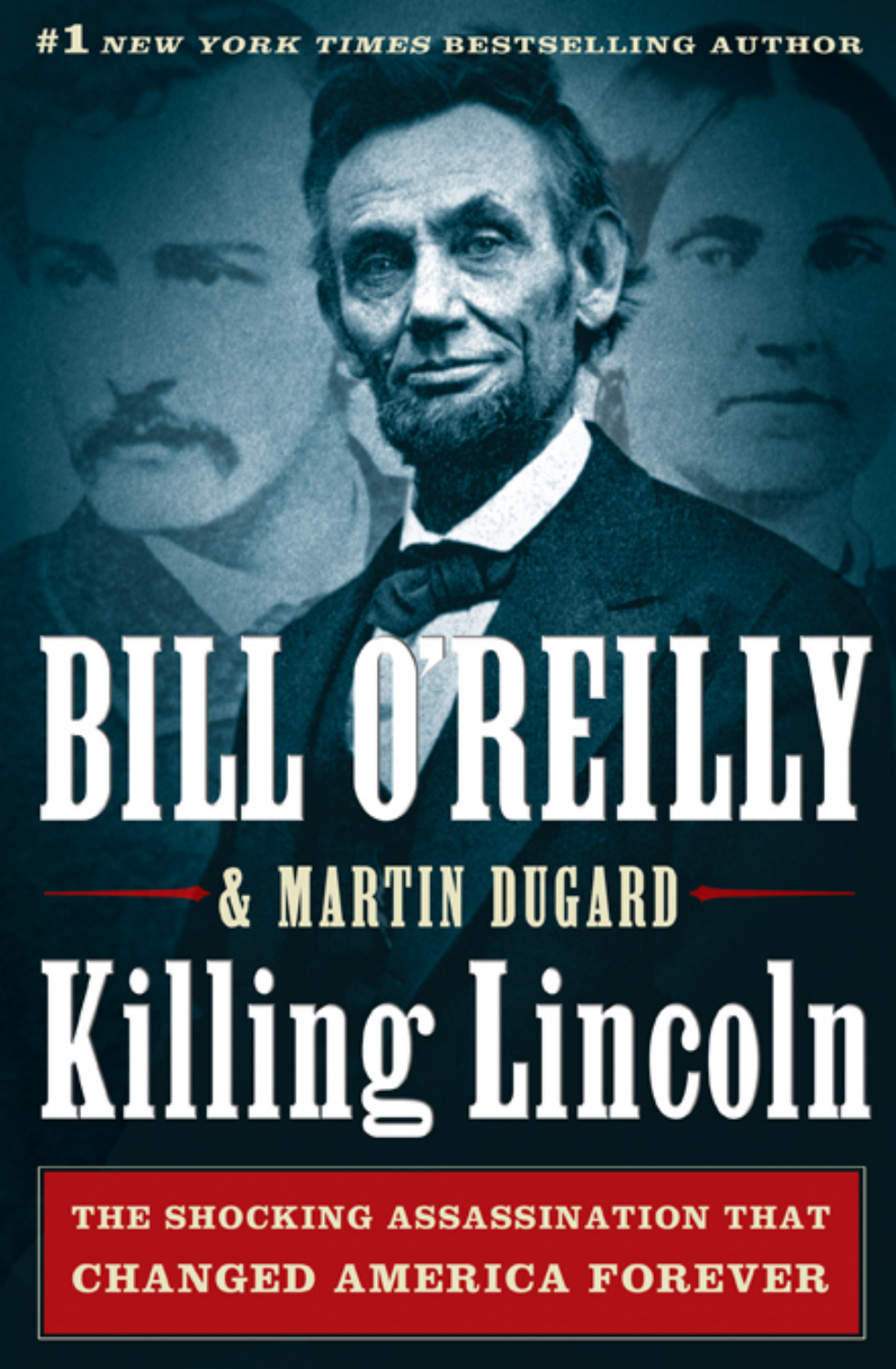## **CHAPTER THIRTY-THREE**

 $\sim$ 

FRIDAY, APRIL 14, 1865 WASHINGTON, D.C. 3:30 P.M.

 $\mathfrak{a}$ 

"The two men are walking down Pennsylvania Avenue, on their way back to the War Department for their second meeting of the War Department for their second meeting of the rook," Abraham Lincoln says to his bodyguard, "I believe there are men who want to take my life. And I have no doubt that they will do it."

The two men are walking down Pennsylvania Avenue, on day. Lincoln wants a short session with Stanton to discuss the fate of a Confederate ringleader who very recently made the mistake of crossing the border from Canada back into the United States. Stanton is in favor of arresting the man, while Lincoln prefers to let him slip away to England on the morning steamer. As soon as Lincoln makes his point, he aims to hurry back to the White House for the carriage ride he promised Mary.

William Crook is fond of the president and deeply unsettled by the comments.

"Why do you think so, Mr. President?"

Crook steps forward as they come upon a group of angry drunks. He puts his body between theirs and Lincoln's, thus clearing the way for the president's safe passage. Crook's actions, while brave, are unnecessary— if the drunks realize that the president of the United States is sharing the same sidewalk, they give no notice.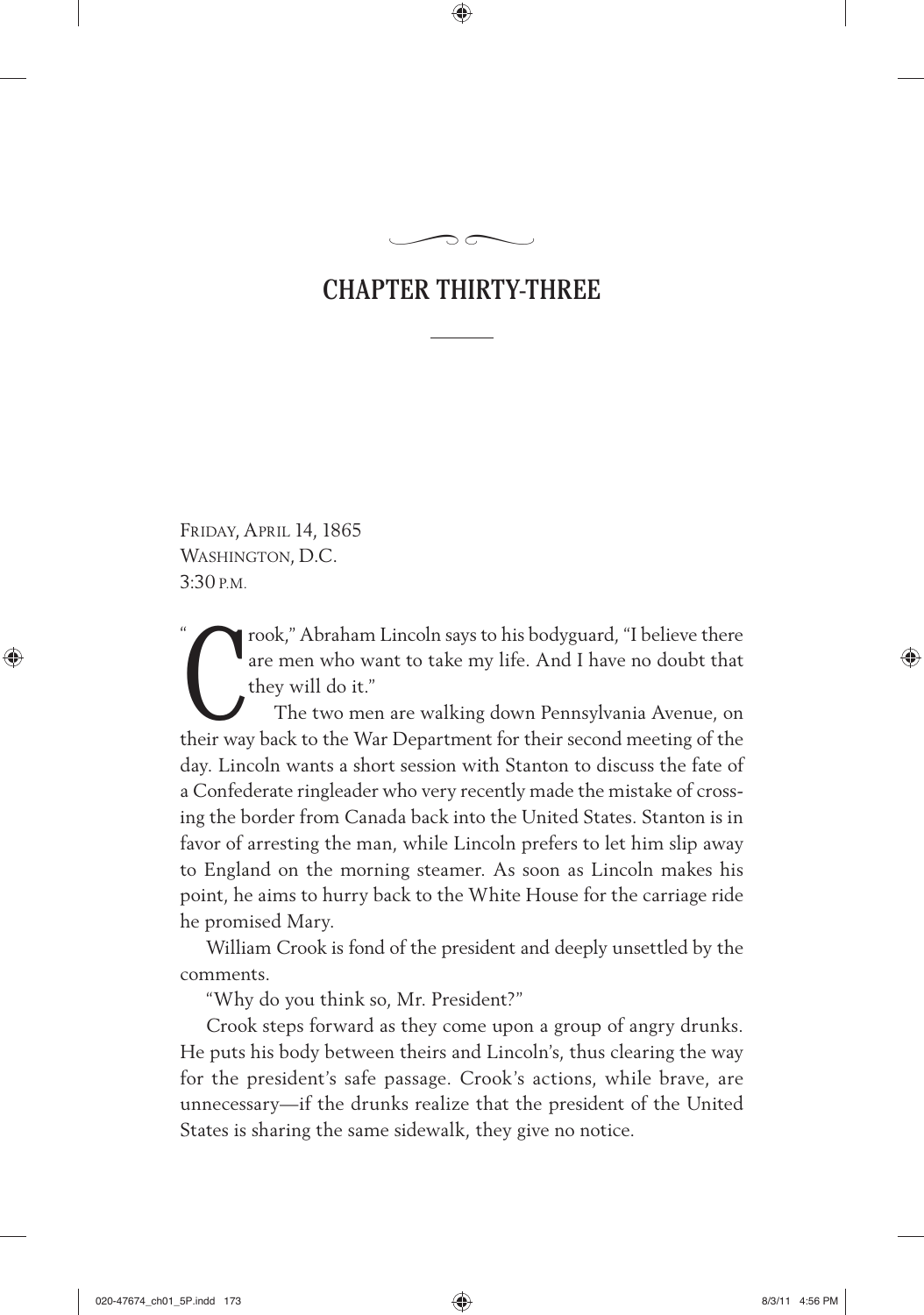Lincoln waits until Crook is beside him again, then continues his train of thought. "Other men have been assassinated," Lincoln says.

"I hope you are mistaken, Mr. President."

"I have perfect confidence in those around me. In every one of you men. I know that no one could do it and escape alive," Lincoln says. The two men walk in silence before he finishes his thought: "But if it is to be done, it is impossible to prevent it."

At the War Department, Lincoln once again invites Stanton and telegraph chief Major Thomas Eckert, the man who can break fireplace pokers over his arms, to attend *Our American Cousin* that night. Both men turn him down once again. Lincoln is upset by their rejection, but he doesn't show it outwardly. The only indication comes on the walk back to the White House, when he admits to Crook, "I do not want to go." Lincoln says it like a man facing a death sentence.

S

Inside the White House, Lincoln is pulled into an unscheduled lastminute meeting that will delay his carriage ride. Lincoln hides his exasperation and dutifully meets with New Hampshire congressman Edward H. Rollins. But as soon as Rollins leaves, yet another petitioner begs a few minutes of Lincoln's time. A weary Lincoln, all too aware that Mary will be most upset if he keeps her waiting much longer, gives former military aide Colonel William Coggeshall the benefit of a few moments.

Finally, Lincoln marches down the stairs and heads for the carriage. He notices a one- armed soldier standing off to one side of the hallway and overhears the young man tell another, "I would almost give my other hand if I could shake that of Lincoln."

Lincoln can't resist. "You shall do that and it shall cost you nothing, boy," he exclaims, smiling broadly as he walks over and grasps the young man's hand. He asks his name, that of his regiment, and in which battle he lost the arm.

Only then does Lincoln say his farewells and step outside. He finds Mary waiting at the carriage. She's in a tentative mood— they've spent so little time alone in the past few months that being together, just the two of them, feels strange. She wonders if Lincoln might be more comfortable if they brought some friends along for the open-air ride.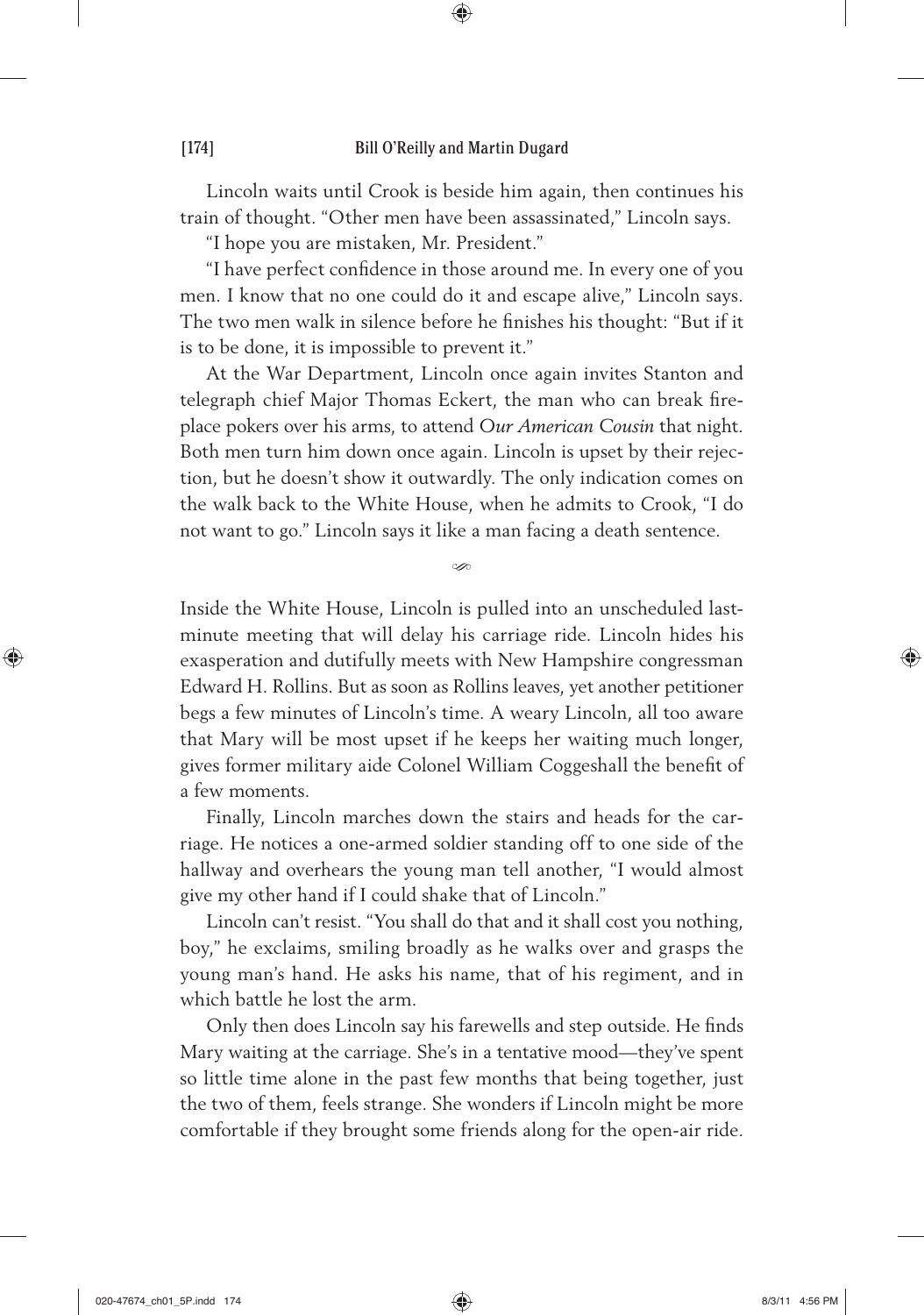## KILLING LINCOLN [175]

"I prefer to ride by ourselves today," he insists. Lincoln helps her into the barouche and then is helped up from the gravel driveway to take his seat beside her. The four- wheeled horse- drawn carriage features two facing double seats for passengers and a retractable roof. The driver sits in a box seat up front. Lincoln opts to keep the roof open, then covers their laps with a blanket, even though the temperature is a warm sixty-eight degrees.

The war has been hard on their marriage. Mary is delighted beyond words to see that Lincoln is in a lighthearted mood. She gazes into her husband's eyes and recognizes the man who once courted her.

"Dear Husband," she laughs, "you startle me by your great cheerfulness. I have not seen you so happy since before Willie's death."

"And well I may feel so, Mary. I consider this day, the war has come to a close." The president pauses. "We must both be more cheerful in the future— between the war and the loss of our darling Willie we have been very miserable."

Coachman Francis Burns guides the elegant pair of black horses down G Street. The pace is a quick trot. Behind them ride two cavalry escorts, just for safety. The citizens of Washington are startled to see the Lincolns out on the town. They hear loud laughter from Mary as the barouche passes by and see a grin spread across the president's face. When a group calls out to him as the carriage turns onto New Jersey Avenue, he doffs his trademark stovepipe hat in greeting.

S

Throughout the war, Lincoln has stayed in the moment, never allowing himself to dream of the future. But now he pours his heart out to Mary, talking about a proposed family trip to Palestine, for he is most curious about the Holy Land. And after he leaves office he wants the family to return to their roots in Illinois, where he will once again hang out his shingle as a country lawyer. The "Lincoln & Herndon" sign has never been taken down, at Lincoln's specific request to his partner.

"Mary," Lincoln says, "we have had a hard time of it since we came to Washington, but the war is over, and with God's blessing we may hope for four years of peace and happiness, and then we will go back to Illinois and pass the rest of our lives in quiet. We have laid by some money, and during this term we will try to save up more."